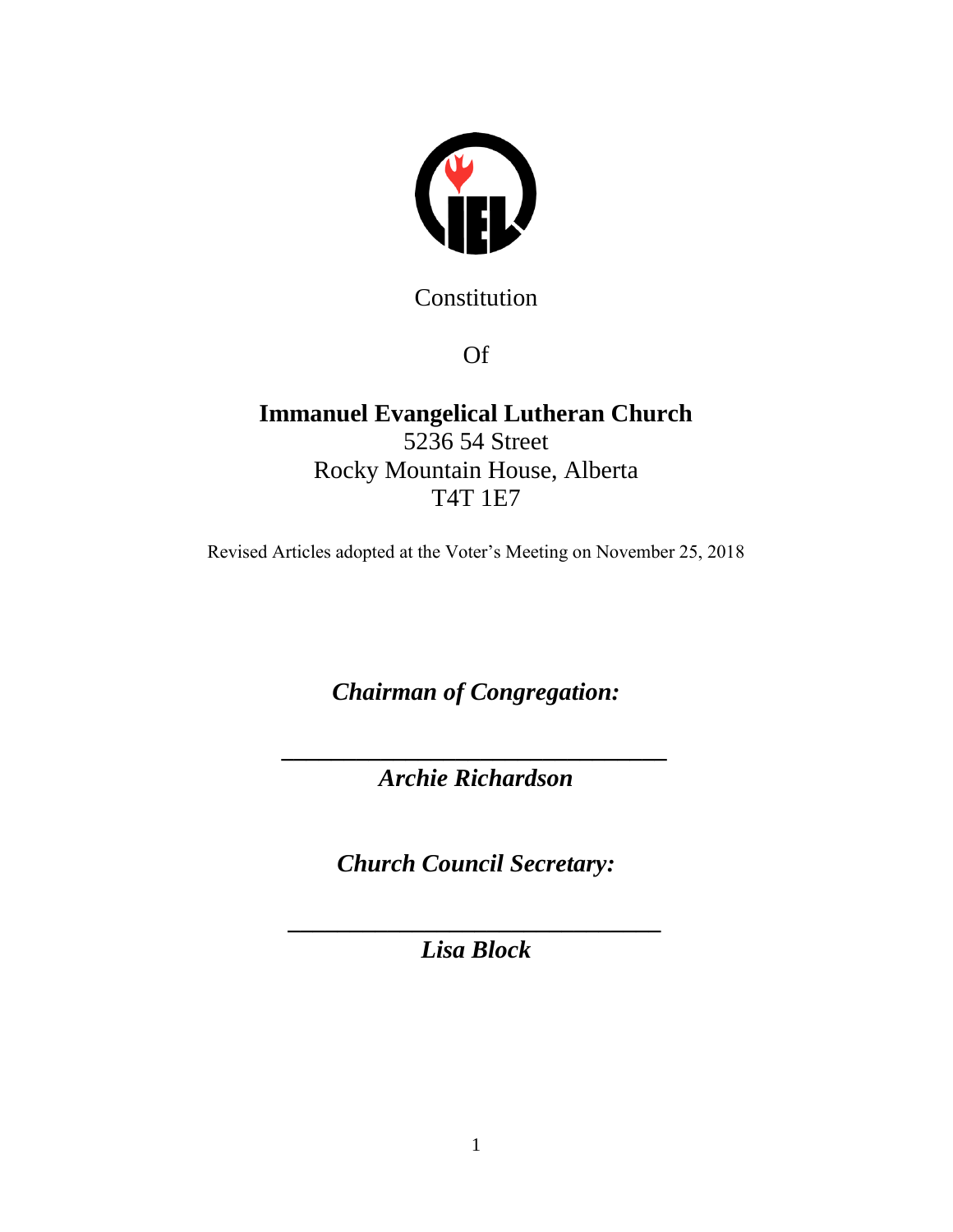# **1. PRE-AMBLE**

Praise to our Lord and Savior who has chosen us to be a "royal priesthood, a holy nation, a peculiar people" (1 Peter 2:9). Therefore, with thankful and joyful hearts we witness to His grace by dedicating ourselves, together with our time, talents, and energies, to the up building of His Kingdom and the proclamation of His Gospel in accord with His stated will that repentance and remission of sins should be preached in His name among all peoples (Matt. 28:19; Mark 16:16; Luke 24:47: Acts 1:8). So that our Savior's mission might be carried out according to His will, and to His glory, we subscribe to His command to unite in worship (Heb. 10:24-25), practice fellowship with one another (Acts 2:42), witness to all (Acts 1:8), help each other to grow in the Word (Eph. 4:11-14), serve the needs of all in Christian love (Eph. 4:7-16; Mark 10:42-44; John 13:35; Gal. 6:10), administer the Office of the Keys as His Church (John 20:21-23; Matt. 18:15-20) and maintain decency and order (1Cor. 14:40) in the Church.

We adopt as our mission that Immanuel Evangelical Lutheran Church is a Christ centered family united in worship, and service, committed to sharing the Gospel so the Holy Spirit may bring people into a saving relationship with Jesus Christ.

We, the members of this congregation, accept and subscribe to the following Constitution and bylaws, in accordance with which all spiritual and material affairs of our congregation will be governed.

## **II. ORGANIZATION**

#### **Article 1 Name**

The name of this congregation will be Immanuel Evangelical Lutheran Church of Rocky Mountain House, Alberta, Canada.

### **Article 2. Confession**

- **A.** This congregation accepts all the canonical books of the Old and New Testaments as the inspired and revealed Word of God, and all the Symbolical Books of the Evangelical Lutheran Church, contained in the Book of Concord of the year 1580, as the correct presentation and true exposition of Christian doctrine drawn from the Holy Scriptures, viz:
	- 1) The three Ecumenical Creeds Apostolic, Nicene, and Athanasian.
	- 2) The Unaltered Augsburg Confession.
	- 3) The Apology of the Augsburg Confession.
	- 4) The Smalcald Articles.
	- 5) Luther's Large Catechism & Small Catechism.

The Formula of Concord.

**B.** No doctrine or practice in conflict, or inconsistent, with the above norms of our faith and life shall be taught or tolerated in this congregation. Only such hymns, prayers and liturgies shall be used in the public services of the congregation, and in all ministerial acts, as to conform to the confessional standard of Article 2. Likewise in all instruction in Christian Doctrine, only such books shall be used that conform to this standard. Teaching materials used as examples of non-Christian practices may be used only with the approval of the Pastor and/or the Board of Elders.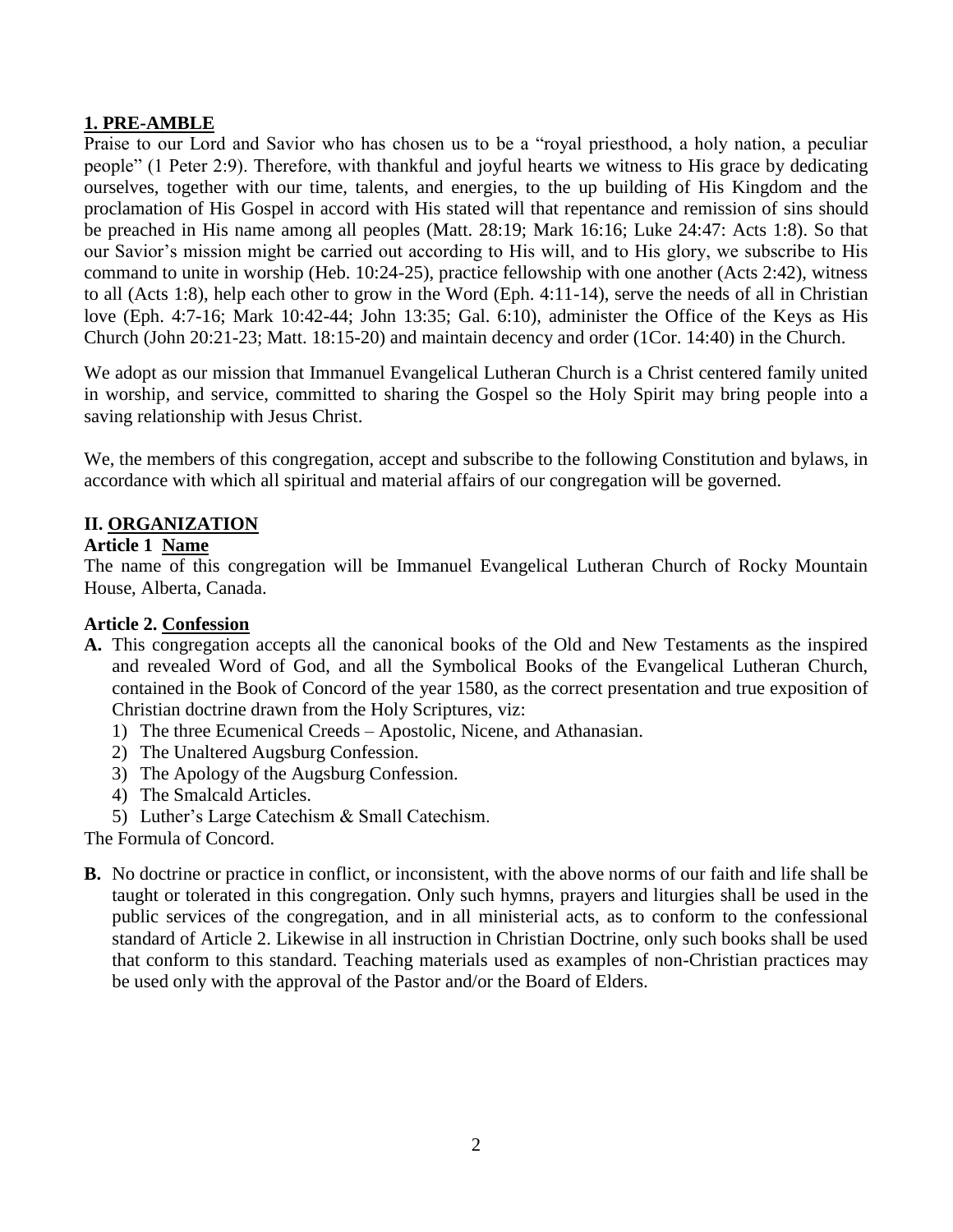# **Article 3 Synodical Affiliation**

This congregation shall be affiliated with Lutheran Church-Canada as long as their confessions are in accord with the Confession and Constitution of this congregation as laid down in Article 2.

This congregation shall send its pastor, and a lay delegate to the Convention of the Synod and to the best of its ability, collaborate with said Synod and assist it in effecting all sound measures intended for the building up of the Kingdom of God.

### **Article 4 Membership**

**A**. Baptized membership in this congregation is held by all those who are baptized in the name of the Triune God with water, and are under our pastoral care.

**B.** Communicant membership in this congregation may be held only by those who:

1. are baptized in the name of the Triune God.

2 have declared their acceptance of the confessions of this congregation as contained in Article 2 of the constitution.

3 have been accepted into communicant membership in accordance with the bylaws of this congregation and shall remain faithful to the responsibilities of membership as contained in these bylaws.

4 do not live in manifest works of the flesh (Galatians 5:19-21), but lead a Christian life.

5 are not members of a secret society or any other organization conflicting with the Word of God and the conduct of a Christian (2 Corinthians 6:14-18).

**C.** All rights and privileges of Communicant Membership in the congregation cease upon termination of Communicant Membership.

**D** Voting membership: All communicant members of this congregation who are of legal age in the province of Alberta and have been accepted by the Voter's Meeting, shall be entitled to vote and hold office.

#### **Article 5 Pastors and Deacons**

Only such candidates who profess acceptance of and pledge faithful adherence to the confessions of this congregation as set forth in Article 2 of the Constitution shall be called and elected to serve as Pastors or Deacons.

In the absence of adequate cause for dismissal as defined in the bylaws of the congregation, the tenure of office of a called or elected Pastor or Deacon shall be the remainder of his active life, or until the Lord calls him to another field of service.

### **Article 6 – Powers of the Congregation**

**A. General:** The congregation as a body, through the voting members shall have supreme power to administer and manage all its external and internal affairs. No individual or group of individuals shall exercise any authority over the congregation, except, it be given them by the congregation. The congregation, however, shall not be empowered to decide anything contrary to the Word of God and the Confessions of the Lutheran Church (Article 2), and any such decision shall be null and void.